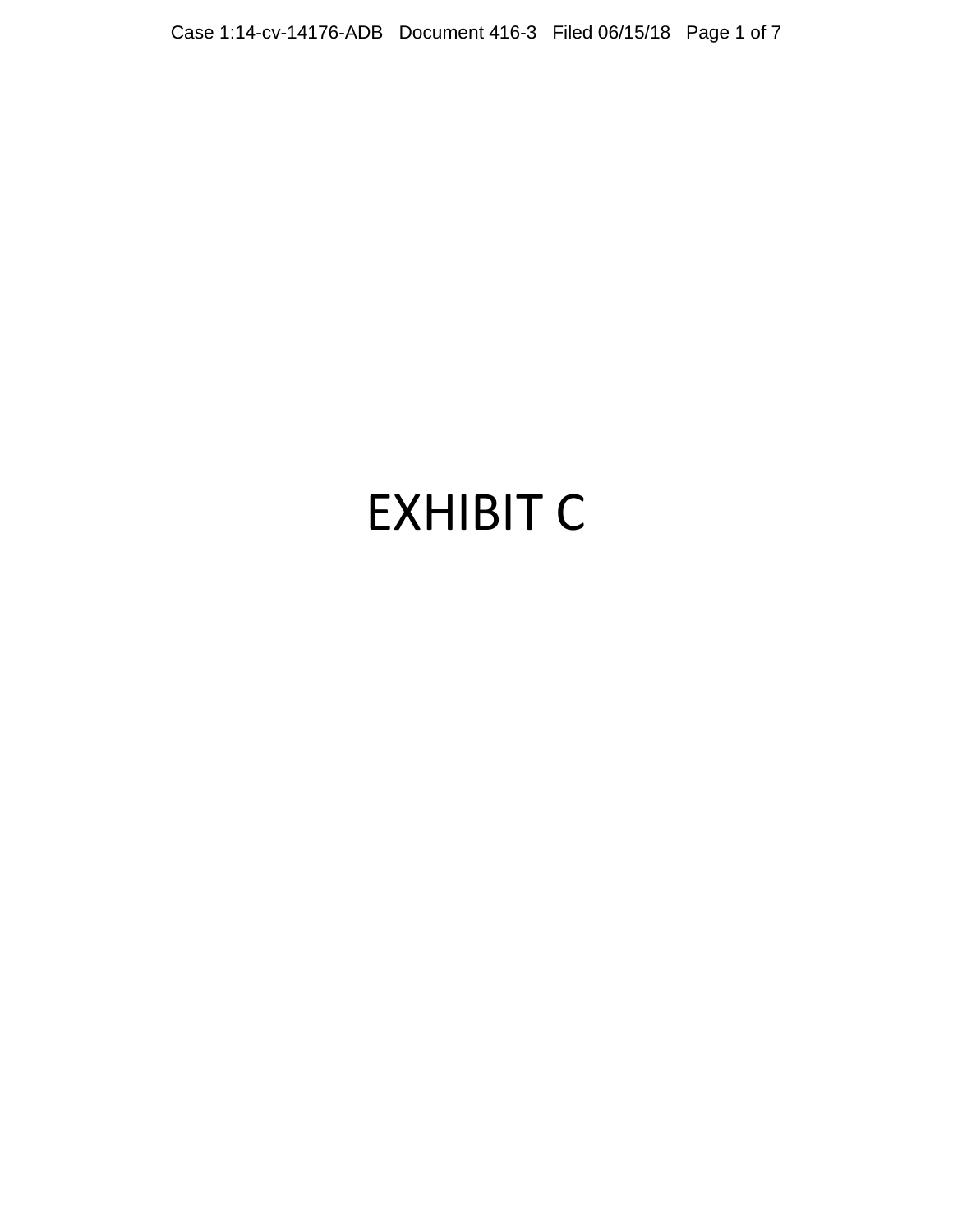#### **Supplemental Expert Report Regarding the Final Report of the Committee to Study Race-Neutral Alternatives**

## **Richard D. Kahlenberg**

In April 2018, long after I submitted my expert rebuttal report in Students for Fair Admissions v. Harvard, Harvard College produced a "Report of the Committee to Study Race-Neutral Alternatives."<sup>1</sup> The report is the work product of a committee consisting of three senior Harvard officials: William Fitzsimmons, Dean of Admissions and Financial Aid; Rakesh Khurana, Dean of Harvard College; and Michael D. Smith, Dean of the Faculty of Arts and Sciences.

The Committee concludes, after reviewing expert reports in the litigation and other materials, that "at present, no workable race-neutral admissions practices could promote Harvard's diversity-related educational objectives as well as Harvard's current whole-person race-conscious admissions program while also maintaining the standards of excellence that Harvard seeks in its student body."<sup>2</sup>

Because this report—produced at this late date in the litigation—provides new information that I was unable to include in my opening or rebuttal reports, I have prepared this brief supplemental report.

There are numerous issues I take issue with in the Committee report (many of which echo points I have made in my prior reports), but I will limit myself to five critical points.

## **1.** The Committee Tacitly Accepted My Race-Neutral Alternatives on **Diversity Grounds.**

The Committee does not explicitly reject race-neutral alternatives I outlined on diversity grounds. In my expert reports, I described several simulations—including Simulations 3, 4, 5, 6, and  $7$ —which involved modest shifts in the shares of African American and Hispanic students but largely maintained overall levels of racial diversity. Each of these simulations also projected large increases in socioeconomic diversity. 3

The Committee did suggest that a plan that eliminates the use of race—and puts no alternatives in place—would be unacceptable because it would result in a nearly 50% drop in the population of students who identify as underrepresented minorities. African-American representation would drop from 14% to 6%, and Hispanic or Other students would drop from  $14\%$  to  $9\%$ .<sup>4</sup> By contrast, the

 <sup>1</sup> HARV00097310-00097328.

<sup>2</sup> HARV00097327.

 $3$  See, e.g., Kahlenberg Opening Report and Rebuttal Report, Simulations 3, 4, 5, 6, and  $7.$ 

<sup>4</sup> HARV00097317.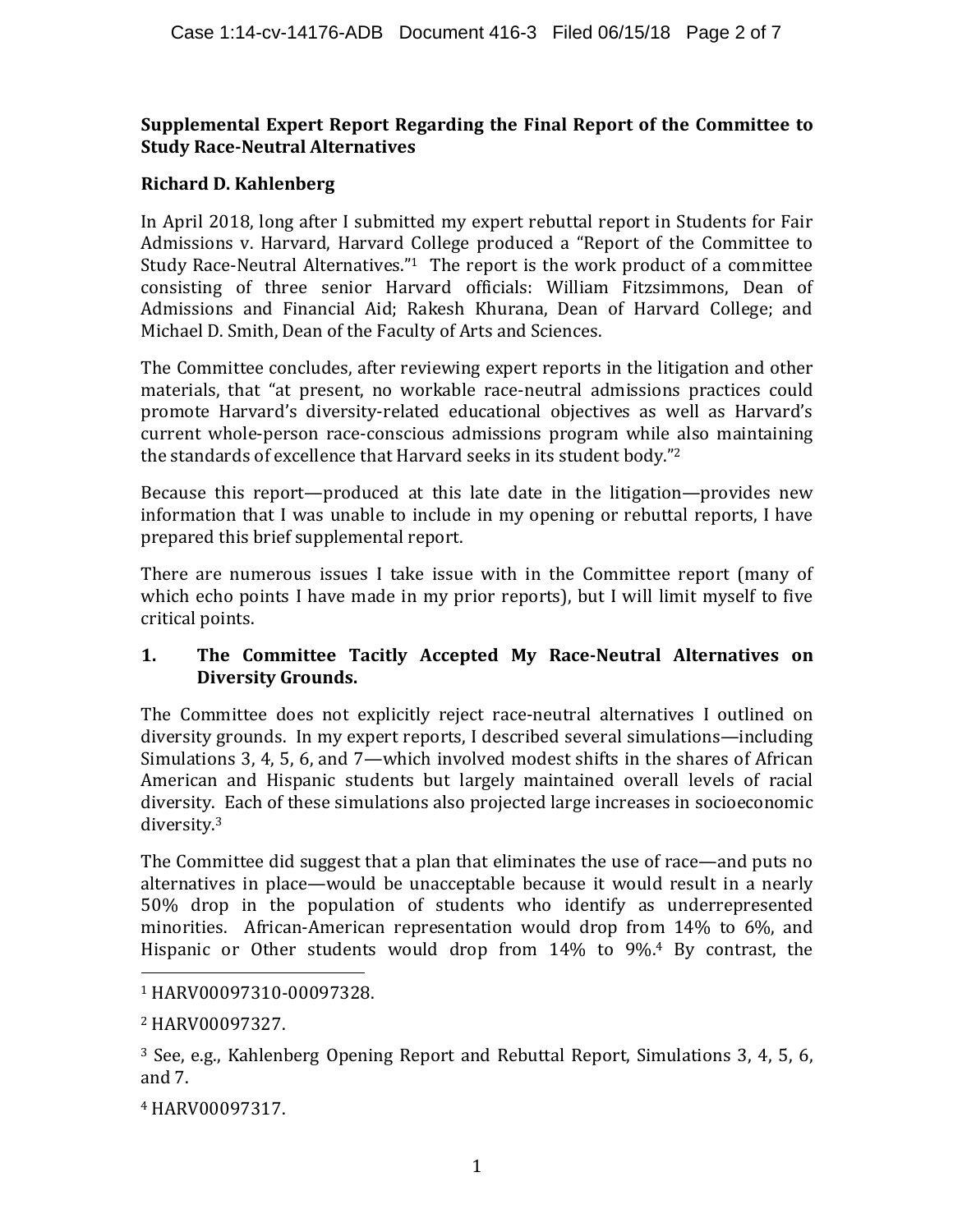Committee did not suggest that my simulations failed to produce adequate levels of diversity.

It would have been very difficult for the Committee to reject my simulations on diversity grounds for two reasons. First, the Committee never provided a concrete definition of what level of diversity would be acceptable. To the contrary, the Committee said it does not have "in mind a specific number of students of any given racial or ethnic background who must be on campus in order for Harvard's diversity-related objectives to be satisfied."<sup>5</sup> Having staked out this ground, it would have been difficult to reject my simulations as unacceptable on diversity grounds for failing to meet a nonexistent standard. Indeed, when asked specifically if he would reject a race-neutral alternative that produced a class in which 10% of students identified as African American, Dean Michael Smith testified, "We were not looking for any particular number."<sup>6</sup>

The reluctance to reject my alternatives is surely bolstered by the large rise such policies would produce in socioeconomic diversity. In the admitted class of 2019, only 17.4% of students came from roughly the bottom two-thirds of the socioeconomic distribution; that rises to  $54.3\%$  in Simulation 4. In considering the educational benefits of diversity, this much-needed increase in socioeconomic diversity is critical. As the Committee appropriately acknowledged, "Students from modest socioeconomic backgrounds may have distinct perspectives to share with their peers in and outside the classroom, and a class that is diverse in socioeconomic backgrounds is an essential part of the diversity of a student body that Harvard strives to achieve."7

## **2.** The Committee Incorrectly Suggests Race-Neutral Alternatives **Compromise Academic Quality.**

Having failed to discredit my race-neutral alternatives on the basis of diversity, the Committee instead alleges that the alternatives reviewed are unworkable because they fail to maintain "the standards of excellence that Harvard seeks in its student body."<sup>8</sup> For instance, the Committee rejects one alternative involving socioeconomic preferences, even though it produces a share of underrepresented minorities "comparable to that of the current class" because "the proportion of admitted students with the highest academic ratings (as assigned by admissions officers)

 

<sup>5</sup> HARV00097317.

 $6$  Michael Smith deposition, April 23, 2018, p. 125.

<sup>7</sup> HARV00097322.

<sup>8</sup> HARV00097327.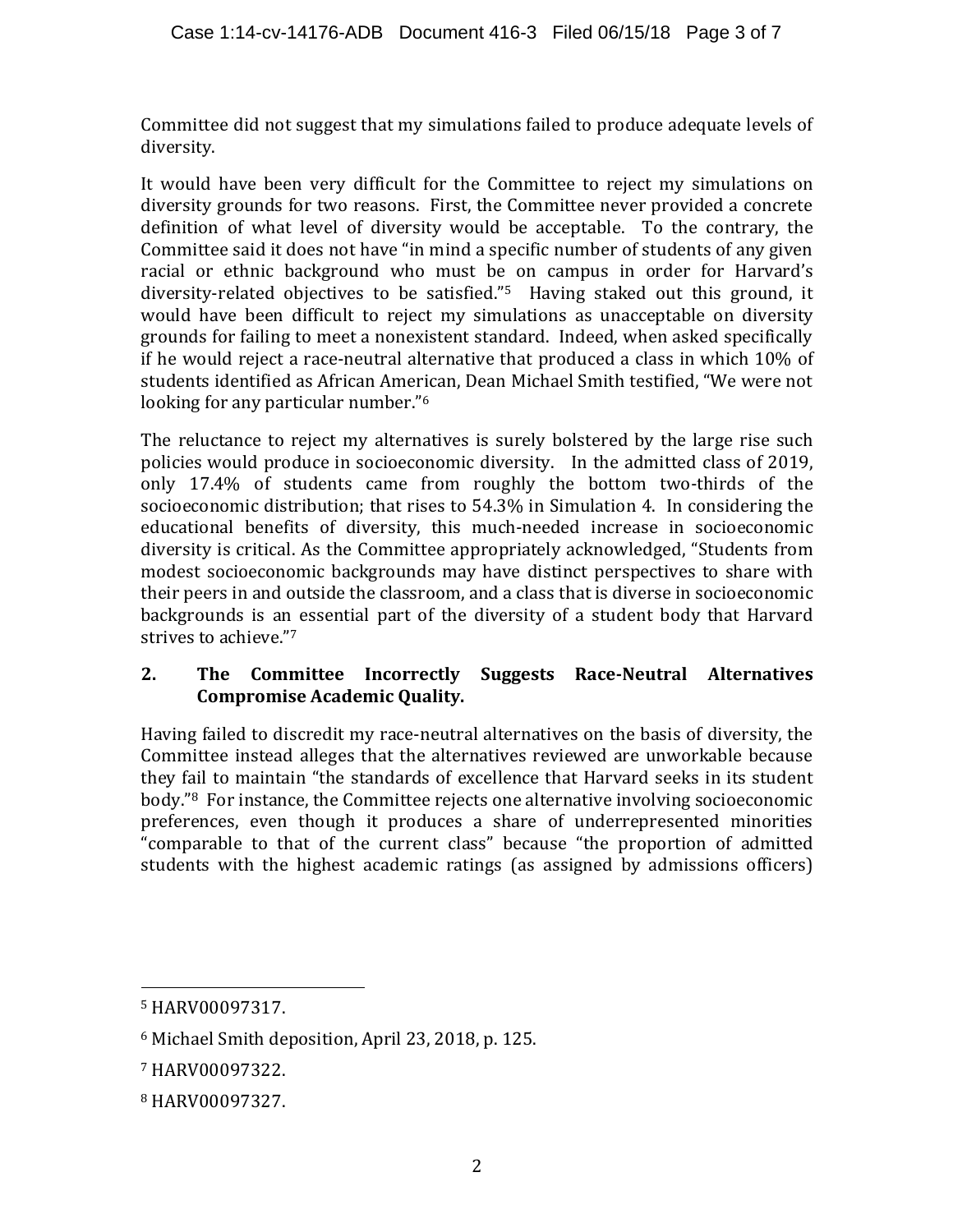would be expected to drop from 76% to 66%."<sup>9</sup> Although the Committee does not identify the simulation in question, this description matches Simulation  $4.10$ 

But consider the actual impact of Simulation 4 using objective academic indicators that are typically employed in academic research on the viability of race-neutral alternatives (rather than a slice of Harvard's internal ratings). The average composite SAT score is quite comparable, moving from the  $99<sup>th</sup>$  percentile (2239) to the  $98<sup>th</sup>$  percentile (2191). Average converted GPA actually rises slightly from  $77.0$ to  $77.1^{11}$  These changes would hardly seem to represent a threat to "the standards" of excellence that Harvard seeks in its student body."<sup>12</sup>

Moreover, in considering the modest change in percentage of students receiving an academic rating of 1 or 2 (10 percentage points, from  $76\%$  to  $66\%$ ), surely it is relevant that many more of the students admitted would have overcome socioeconomic obstacles. Indeed, the Committee itself argues that academic accomplishments should be considered in the context of hurdles a student has had to surmount. "Harvard understands that excellence can be found in all quarters of society, and students who excel or show promise of excelling despite limited access to educational and other resources often show the kind of determination and resilience that makes them likely to benefit greatly from what Harvard has to offer students—and show that they will in turn have much to offer Harvard," the Committee observed.<sup>13</sup> At another point in the report, the Committee observed that SAT scores should be considered "in light of an applicant's background and ability to prepare."<sup>14</sup> The report continued: Harvard has "never sought to ... maximize the SAT scores of the admitted class."<sup>15</sup>

Presumably, the same reasoning would be applied to ratings on factors such as extracurricular activities. A student responsible for helping to support her family through a job waiting on tables might not be expected to assemble an array of extracurricular activities as polished as an advantaged student who can devote all her time to participating in such activities.

 

<sup>13</sup> HARV00097322.

<sup>9</sup> HARV00097323.

<sup>&</sup>lt;sup>10</sup> Card Opening Report, p. 193.

<sup>&</sup>lt;sup>11</sup> Card Opening Report, p. 193.

<sup>12</sup> HARV0097327.

<sup>&</sup>lt;sup>14</sup> HARV00097327. See also Dean Michael Smith deposition, p. 147.

<sup>15</sup> HARV00097327.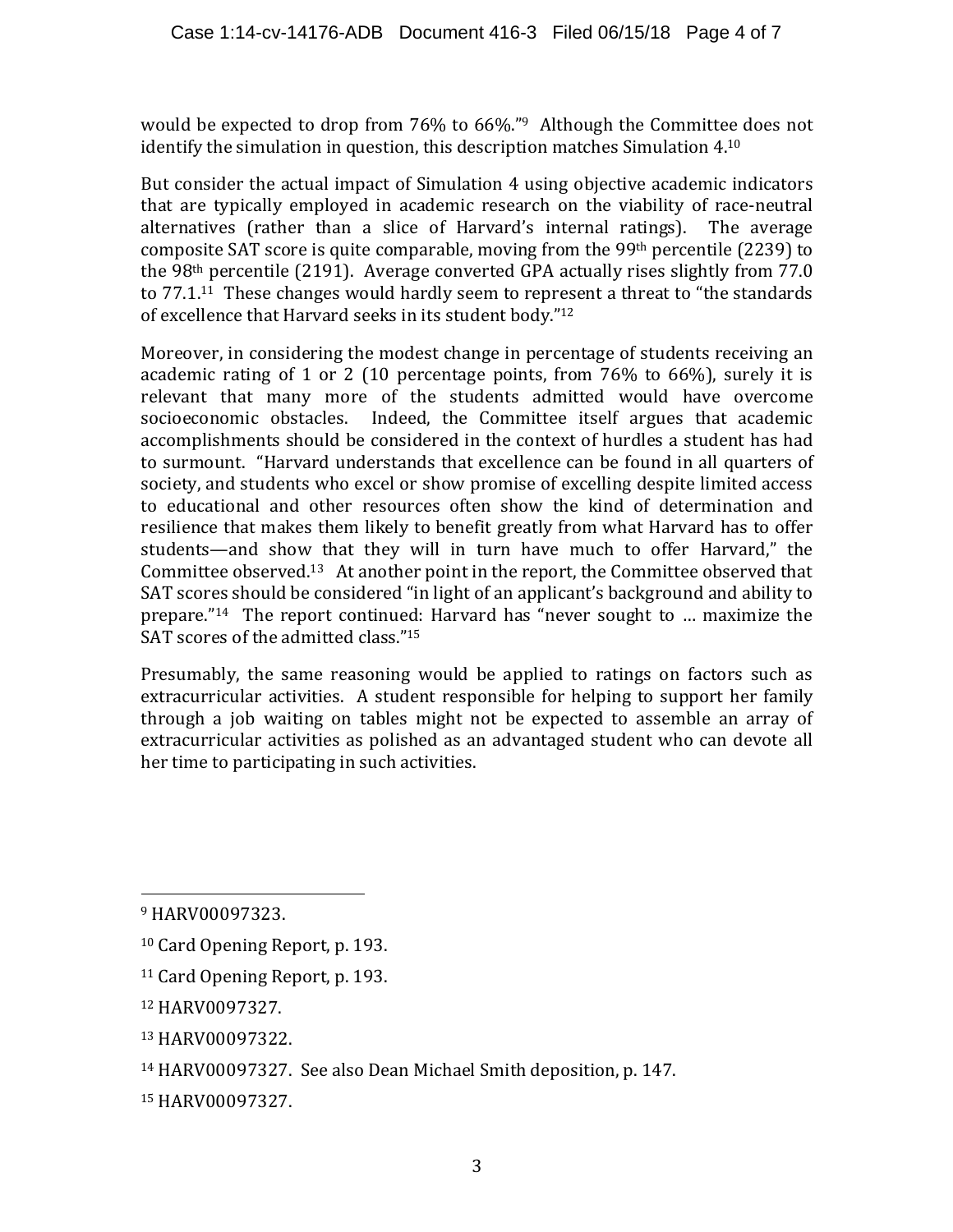#### **3. The Committee Incorrectly Rejects Place-Based Approaches to Achieving Diversity.**

On principle, the Committee rejects race-neutral alternatives that focus on admitting top students from geographic areas because it says Harvard's nuanced admission system does not make it possible to admit "the single 'best'" student.<sup>16</sup> But Harvard engages in difficult judgments to determine the students it deems best qualified every year.

Moreover, when using as geographic units the 33 College Board Neighborhood Clusters that I employ in my simulations, Harvard could pick roughly the 50 best enrolled students from each cluster, rather than "the single best."

Finally, if Harvard believes that such a commitment to geographic diversity is too constraining, it is possible, instead, to achieve racial, ethnic, and socioeconomic diversity and to maintain high standards, through a race-neutral system that avoids a place-based element. I model such approaches in Simulations 6 and 7.

#### **4.** The Committee Incorrectly Rejects Socioeconomic Preferences Because They May Risk Undermining Harvard's Diversity Goals.

Although many members of the public may see African-American and Hispanic students who have overcome economic obstacles as especially worthy of consideration, the Committee raises a concern about a system "in which many of the non-White students would come from modest socioeconomic circumstances."17 This approach, the Committee says, could "undermin[e] rather than advanc[e] Harvard's diversity-related educational objectives."<sup>18</sup>

A close examination of the data, however, suggest that Harvard's student body is hardly lacking in advantaged underrepresented minority students, nor would it be so under a system of socioeconomic preferences.

Harvard admissions officers tag as "disadvantaged" students who come from families with annual incomes below \$80,000 or whose parents lack a four-year college degree.<sup>19</sup> In other words, this group includes not only students who might conventionally be thought of as disadvantaged but also many students from middleclass families. Roughly speaking, about two-thirds of all Americans would be characterized by Harvard as "disadvantaged."<sup>20</sup>

 

<sup>16</sup> HARV0009720.

<sup>17</sup> HARV00097323.

<sup>18</sup> HARV00097323.

<sup>&</sup>lt;sup>19</sup> Kahlenberg Report, p. 46.

<sup>&</sup>lt;sup>20</sup> Kahlenberg Report, p. 22.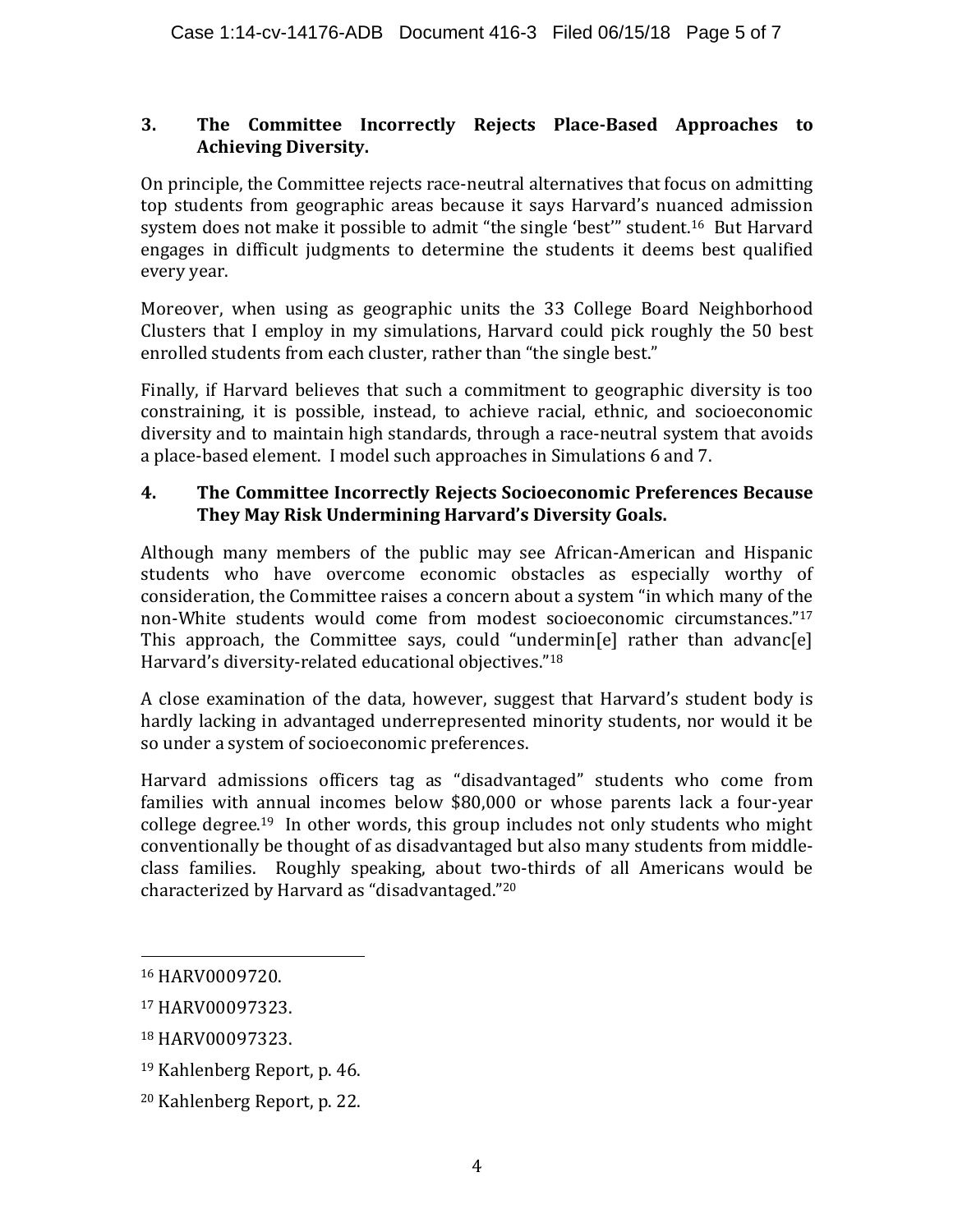Because African-American and Hispanic students are more likely to be disadvantaged than the average American, substantially more than two-thirds are likely to be so categorized by Harvard. Indeed, according to the Committee, fully 70% of African Americans and 60% of Hispanics nationally are disadvantaged enough to be eligible for zero parental contribution under Harvard's financial aid program (earning less than \$65,000 annually).<sup>21</sup> An even higher percentage of these students, therefore, would qualify for the disadvantaged tag (which has an \$80,000 cut off and also includes families making more than \$80,000 where the parents lack a four year college degree).

While the vast majority of African-American and Hispanic students nationally would be considered disadvantaged by Harvard's reckoning, in the current admitted class of 2019, only 29% of underrepresented minorities were tagged as disadvantaged. This number would rise to approach the national averages under the race-neutral alternatives I outlined in my report. In Simulation 4, for example, 21% of underrepresented minority students would be advantaged, and 79% disadvantaged. In other words, Harvard would move from its current system, which is tilted heavily toward relatively privileged underrepresented minority students, to a situation where the socioeconomic breakdown of underrepresented minority students would be much closer to the national average. It thus would increase socioeconomic diversity both within racial groups and more generally at Harvard.

## **5.** The Committee Disingenuously Raises New Concerns about Expanding **Financial Aid.**

For the first time in this litigation, the Committee raises a new concern: that "Harvard could not significantly increase its financial aid budget without detracting from other commitments."22

This is an audacious claim for the nation's richest university, whose \$37 billion endowment exceeds the GDP of more than half the countries in the world.<sup>23</sup> This new claim of financial inadequacy also rings hollow in light of the earlier testimony of leading Harvard officials. Financial Aid director Sarah Donahue testified that Harvard has no maximum or cap on the amount of money available for financial aid. She said that it would not present a problem if the number of students eligible for the Harvard Financial Aid Initiative doubled (from roughly 25% of the class to 50%). Dean Fitzsimmons testified that Harvard's charge is to admit "the best, most interesting students" and that there is no constraint on the number of students Harvard can admit through its financial aid initiative.<sup>24</sup>

 

<sup>21</sup> HARV00097319.

<sup>22</sup> HARV00097320.

<sup>&</sup>lt;sup>23</sup> Kahlenberg Report, p. 31.

<sup>&</sup>lt;sup>24</sup> Kahlenberg Report, p. 30.